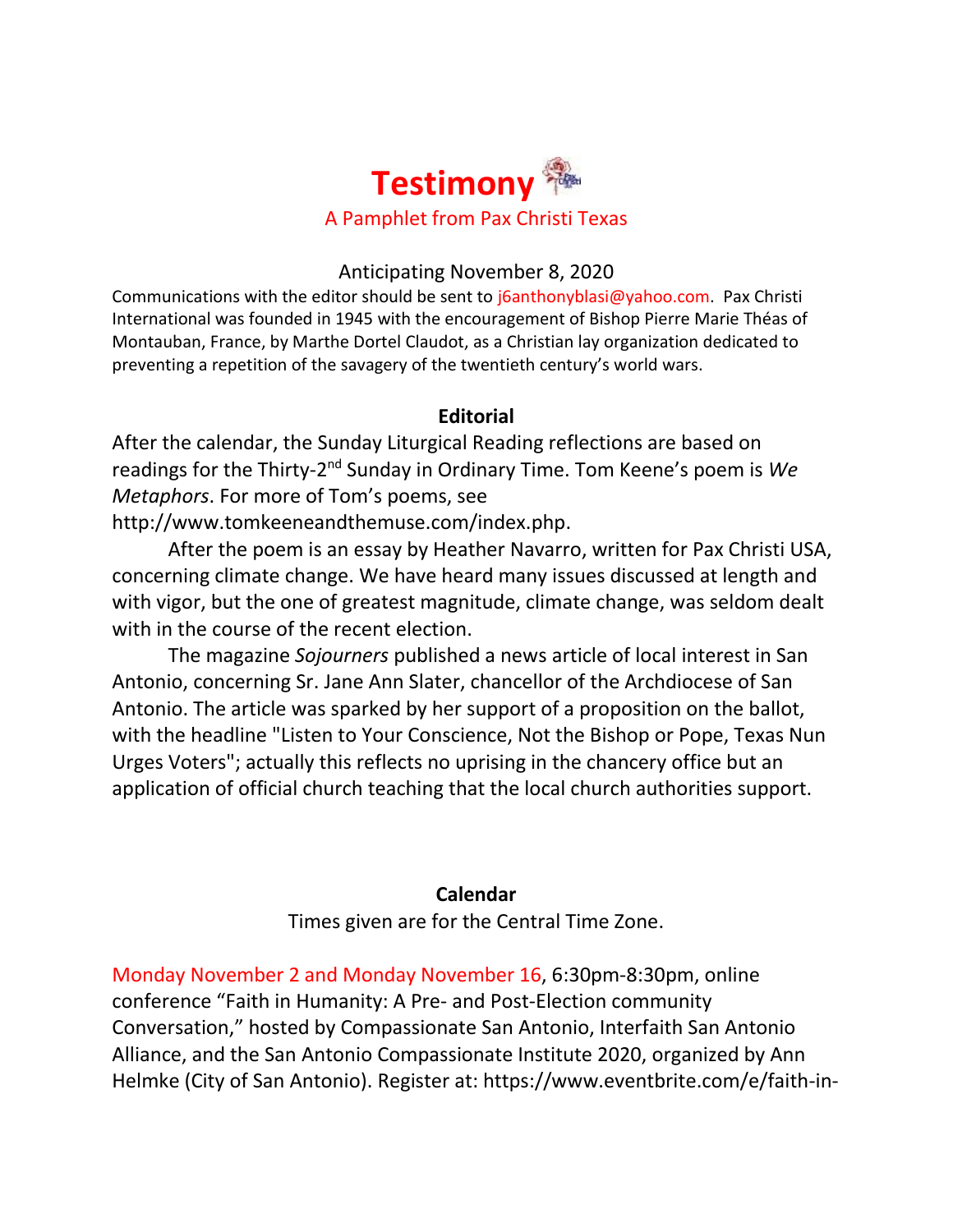[humanity-a-pre-and-post-election-community-conversation-tickets-](https://www.eventbrite.com/e/faith-in-humanity-a-pre-and-post-election-community-conversation-tickets-125265347025)[125265347025](https://www.eventbrite.com/e/faith-in-humanity-a-pre-and-post-election-community-conversation-tickets-125265347025)

Thursday November 5, 2:00pm, online lecture, "…Stayed on Freedom; Our Black Experience in the U.S.," Jan Willis (Wesleyan University). RSVP at: [https://riceuniversity.zoom.us/webinar/register/WN\\_cHJMnTHpQneFnPnlT3R10A](https://riceuniversity.zoom.us/webinar/register/WN_cHJMnTHpQneFnPnlT3R10A)

Saturday November 7, 10:00am, live streamed border mass, accessible on the Catholic Diocese of El Paso web page:<https://www.elpasodiocese.org/> The dioceses of El Paso, Las Cruces, and Ciudad Juarez will join in the celebration of the mass, with bishop Peter Baldacchino of Las Cruces officiating.

Saturday November 7, 2:00pm, Pax Christi San Antonio meeting, with Lauren Bailey from Pax Christi USA. For zoom invitation contact Anthony Blasi: [J6anthonyblasi@yahoo.com](mailto:J6anthonyblasi@yahoo.com)

Sunday November 8, 10:00am, zoom discussion "How to Calculate Carbon and Plastic Footprints," Jim Blackburn (Rice University). St. Philip, Houston, Church & Society Program. Access at:

[https://us02web.zoom.us/j/86564638381?pwd=MTBtSFl6eVhoTUF3SXJ2VlBWd0](https://us02web.zoom.us/j/86564638381?pwd=MTBtSFl6eVhoTUF3SXJ2VlBWd0N2QT09#success) [N2QT09#success](https://us02web.zoom.us/j/86564638381?pwd=MTBtSFl6eVhoTUF3SXJ2VlBWd0N2QT09#success)

Monday November 9 to Wednesday November 11, conference "Four Years of Peace Accord Implementation: International Comparative Experience and the ColombianCase" (Kroc Institute at the University of Notre Dame). Information and registration: [https://kroc.nd.edu/news-events/events/2020/11/09/four-years-of](https://kroc.nd.edu/news-events/events/2020/11/09/four-years-of-peace-accord-implementation-international-comparative-experiences-and-the-colombian-case/)[peace-accord-implementation-international-comparative-experiences-and-the](https://kroc.nd.edu/news-events/events/2020/11/09/four-years-of-peace-accord-implementation-international-comparative-experiences-and-the-colombian-case/)[colombian-case/](https://kroc.nd.edu/news-events/events/2020/11/09/four-years-of-peace-accord-implementation-international-comparative-experiences-and-the-colombian-case/)

Tuesday November 10, 6:00pm (7:00pm ET), Pax Christi USA "Grassroots Leadership Call," primarily for Pax Christi members. Link: <https://us02web.zoom.us/j/86492056719>

Tuesday November 10, 7:00pm (6:00pm MT), bilingual online discussion "Pope Francis and the Current Economy of Exclusion," Fr. Fabian Marques (El Buen Pastor Church, Sparks) and Carlos Marentes (Centro Sin Frontieras). Link: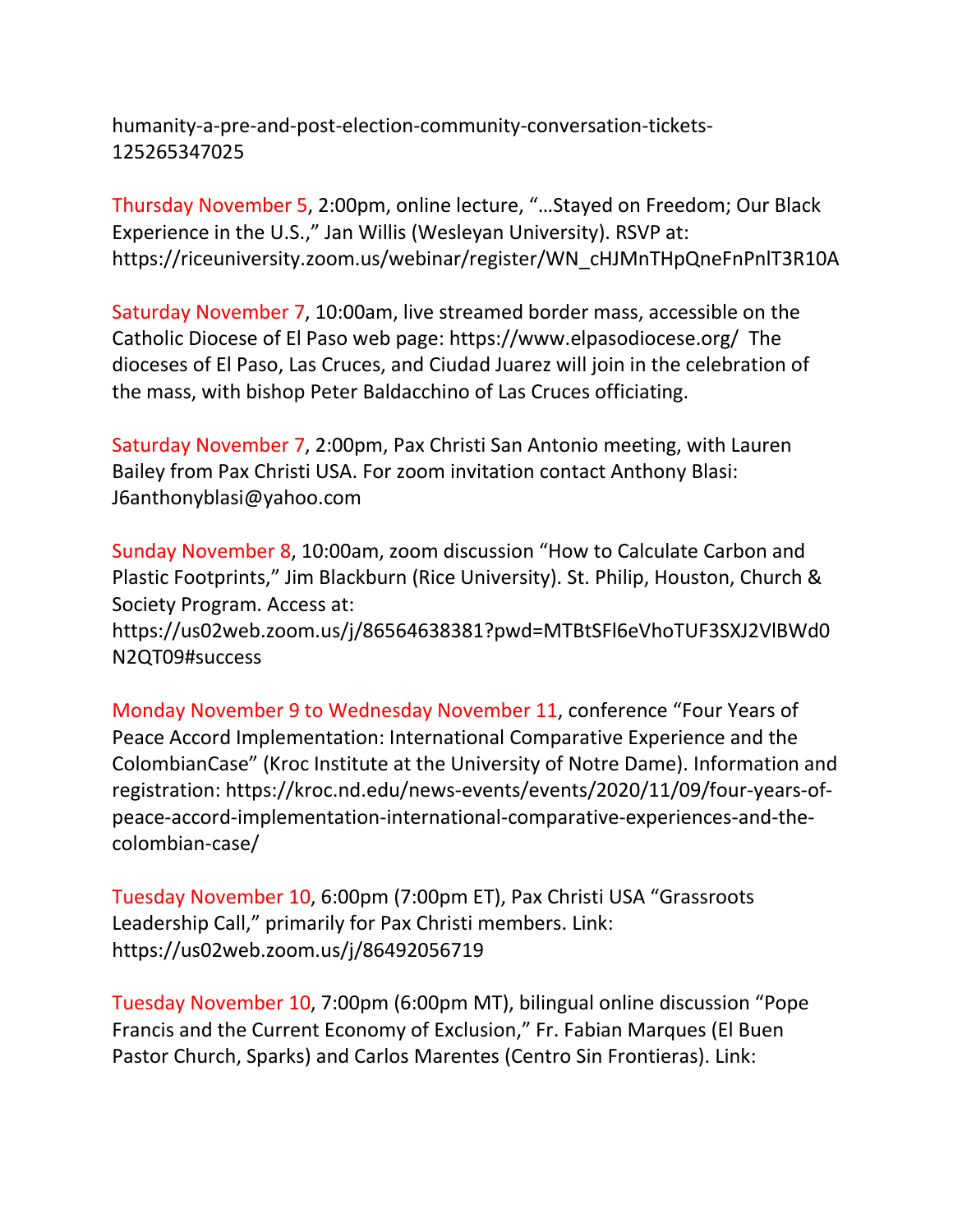[https://us02web.zoom.us/j/85608443210?pwd=QlN2WGZHS0laeEhmU1hoMEJjO](https://us02web.zoom.us/j/85608443210?pwd=QlN2WGZHS0laeEhmU1hoMEJjOUFLZz09) [UFLZz09](https://us02web.zoom.us/j/85608443210?pwd=QlN2WGZHS0laeEhmU1hoMEJjOUFLZz09) Meeting ID: 856 0844 3210; Passcode: ecofran

Wednesday November 11, 12:00pm (1:00pm ET), "Drawdown for Congregations," online presentation about congregations using less carbon in their buildings. Elizabeth Bagley (Project Drawdown). Registration information TBA.

Wednesday November 11, 7:00pm (6:00pm MT), bilingual online discussion "The economy of inclusion," Fr. Mario Serrano, ofm.conv (chaplain, University of Texas El Paso). Link: [https://us02web.zoom.us/j/82373438626?pwd=d3pWQTVvWklKRUZ0TE9BanhJd](https://us02web.zoom.us/j/82373438626?pwd=d3pWQTVvWklKRUZ0TE9BanhJdHRwQT09) [HRwQT09](https://us02web.zoom.us/j/82373438626?pwd=d3pWQTVvWklKRUZ0TE9BanhJdHRwQT09) Meeting ID: 823 7343 8626; Passcode: ecofran

Wednesday November 11, 7:00pm-8:30pm, online lecture "The Life & Witness of Ben Salmon: On the Front Line of the 'Army of Peace,'" Michael Baxter (Regis University, Denver). Ben Salmon was an American World War I war resister. Register at: [https://www.eventbrite.com/e/the-life-witness-of-ben-salmon-on](https://www.eventbrite.com/e/the-life-witness-of-ben-salmon-on-the-front-lines-of-the-army-of-peace-tickets-125403490215)[the-front-lines-of-the-army-of-peace-tickets-125403490215.](https://www.eventbrite.com/e/the-life-witness-of-ben-salmon-on-the-front-lines-of-the-army-of-peace-tickets-125403490215)

Thursday November 12, 6:00pm, online colloquium "What Scientists Around the World Think about Religion and Why It Matters, "Elaine Howard Ecklund (Rice University) and David R. Johnson (University of Nevada Reno). Register at: [http://bit.ly/scientists-around-the-world.](http://bit.ly/scientists-around-the-world)

Monday November 14, 12:00pm (1:00pm ET), webinar "Drawdown for Congregations," on congregations reducing carbon emissions, with Elizabeth Bagley (Project Drawdown). Register at:<http://bit.ly/IPLDrawdown>

Sunday November 15, 10:00am, online presentation "Carbon Offsets and How to Purchase Them," Jim Blackburn (Coastal Exchange). Link: [https://us02web.zoom.us/j/86564638381?pwd=MTBtSFl6eVhoTUF3SXJ2VlBWd0](https://us02web.zoom.us/j/86564638381?pwd=MTBtSFl6eVhoTUF3SXJ2VlBWd0N2QT09#success) [N2QT09#success](https://us02web.zoom.us/j/86564638381?pwd=MTBtSFl6eVhoTUF3SXJ2VlBWd0N2QT09#success)

Tuesdays November 17, 24, December 1, 8, 3:00pm (4:00pm ET) or 6:00pm (7:00pm ET), online discussion of the new encyclical by Pope Francis, *Fratelli Tutti*.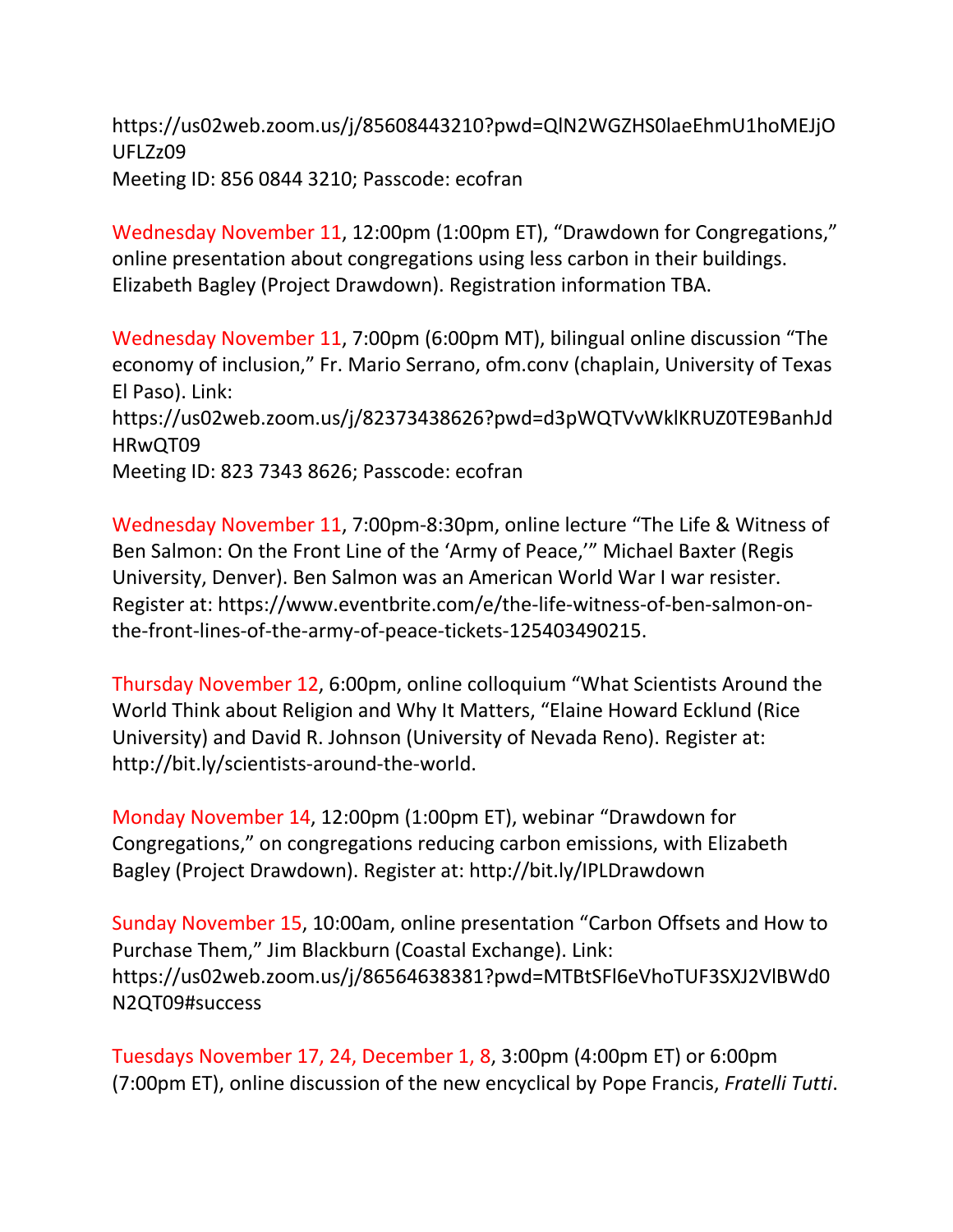A discussion guide will be sent upon registration at: <https://fs18.formsite.com/rtresp/idycfr1slp/index.html> Electronic access to the encyclical: [http://www.vatican.va/content/francesco/en/encyclicals/documents/papa-](http://www.vatican.va/content/francesco/en/encyclicals/documents/papa-francesco_20201003_enciclica-fratelli-tutti.html)

[francesco\\_20201003\\_enciclica-fratelli-tutti.html](http://www.vatican.va/content/francesco/en/encyclicals/documents/papa-francesco_20201003_enciclica-fratelli-tutti.html)

Tuesday November 17, 7:00pm (6:00pm MT), bilingual online conversation "How to Build an Economy Centered on Inclusion," Sebastian Chacon (Just Catholics young adult group). Link:

[https://us02web.zoom.us/j/84451678674?pwd=YjJPcDVLaUZwd042cG9uWTUreH](https://us02web.zoom.us/j/84451678674?pwd=YjJPcDVLaUZwd042cG9uWTUreHZ0UT09) [Z0UT09](https://us02web.zoom.us/j/84451678674?pwd=YjJPcDVLaUZwd042cG9uWTUreHZ0UT09) 

Meeting ID: 844 5167 8674; Passcode: ecofran

Wednesday November 18, 7:00pm (6:00pm MT), online bilingual conversation "From Reflection to Action," Marco Rapozo (Catholic Diocese of El Paso). Link: <https://us02web.zoom.us/j/84873915944?pwd=SSt4UEFuenJHNjQ3STlacU90a2ZDQT09> Meeting ID: 848 7391 5944; Passcode: ecofran

Thursday November 19, 2:00pm-3:00pm (3:00pm-4:00pm ET), online conversation "Religion & the 2020 Election," Amanda Friesen and Andrew Whitehead (both of Indiana University Purdue University Indianapolis). Register at: [https://iu.zoom.us/webinar/register/WN\\_J8h\\_mPr9QVKBjsT6wbS2Dg](https://iu.zoom.us/webinar/register/WN_J8h_mPr9QVKBjsT6wbS2Dg)

Saturday December 5, 2:00pm, Pax Christi San Antonio online meeting. Gretchen Haynes of the local Quaker community, "Quakers Reflect on the Peace Process." Information: Arthur Dawes, [arthurdawes@att.net,](mailto:arthurdawes@att.net) 210-213-5919. For the Zoom invitation, send request to [J6anthonyblasi@yahoo.com.](mailto:J6anthonyblasi@yahoo.com)

# **Notices**

**New Book:** [Pax Christi International](http://r20.rs6.net/tn.jsp?f=001bSqlaacjMkwr8yesvZthBtgEBQnkAf9OLmU8Zz7RiPDsgZdk53LYS4oPAObqgzJloJoXWUbL1AX3FCpS4Y7cIua8qiy1uieWbeOYz7SlmquKE-5QD2b0oM3n8sXz0dafrp0VqbkdQcrCyer4OyYvdA==&c=T6lAWpQT-CKiF7lQOltIqs29xNbf--f9f1wAVhJP0r6kZfoiLhy51Q==&ch=UETqqtSoYnMAk3Z6R26DvNzG3skzZR1q8830HNy6fT_0dI9SneRg_g==) and its [Catholic Nonviolence Initiative](http://r20.rs6.net/tn.jsp?f=001bSqlaacjMkwr8yesvZthBtgEBQnkAf9OLmU8Zz7RiPDsgZdk53LYS2iAs9Pk34NLKnTyqyAHC7pHNYKxEs0evyEL1i4qeBH3t73obMqlOIGZnPVpXgAxaTCWIoDSJKUDO41LPcpfEdHzXMZ2torO4-N3mBVX8hPp&c=T6lAWpQT-CKiF7lQOltIqs29xNbf--f9f1wAVhJP0r6kZfoiLhy51Q==&ch=UETqqtSoYnMAk3Z6R26DvNzG3skzZR1q8830HNy6fT_0dI9SneRg_g==) are pleased to announce the publication of *[Advancing Nonviolence and Just Peace](http://r20.rs6.net/tn.jsp?f=001bSqlaacjMkwr8yesvZthBtgEBQnkAf9OLmU8Zz7RiPDsgZdk53LYS1XWQXCmlI2vBJe-nH1h_R_qswUoNFmyqCe8JHkc_7fCO0zrRsUkJhuDKGyagmluCqOen_mbwLS55gtDmdmlXI2wjrO1P4rO70rshpTDsYjW8fzL9JFEB-IoIThasB7_Cq3K2dK4y6NOoWaCNdK3Bw2fNZVxgBuRiR81B3yG2wnj&c=T6lAWpQT-CKiF7lQOltIqs29xNbf--f9f1wAVhJP0r6kZfoiLhy51Q==&ch=UETqqtSoYnMAk3Z6R26DvNzG3skzZR1q8830HNy6fT_0dI9SneRg_g==) in [the Church and the World](http://r20.rs6.net/tn.jsp?f=001bSqlaacjMkwr8yesvZthBtgEBQnkAf9OLmU8Zz7RiPDsgZdk53LYS1XWQXCmlI2vBJe-nH1h_R_qswUoNFmyqCe8JHkc_7fCO0zrRsUkJhuDKGyagmluCqOen_mbwLS55gtDmdmlXI2wjrO1P4rO70rshpTDsYjW8fzL9JFEB-IoIThasB7_Cq3K2dK4y6NOoWaCNdK3Bw2fNZVxgBuRiR81B3yG2wnj&c=T6lAWpQT-CKiF7lQOltIqs29xNbf--f9f1wAVhJP0r6kZfoiLhy51Q==&ch=UETqqtSoYnMAk3Z6R26DvNzG3skzZR1q8830HNy6fT_0dI9SneRg_g==)*, the culmination of a [three-year global](http://r20.rs6.net/tn.jsp?f=001bSqlaacjMkwr8yesvZthBtgEBQnkAf9OLmU8Zz7RiPDsgZdk53LYSxcm53K6cxviNut1JE75rG2NyxbvxuYm7Z0O45O8rALlzRAImyQgEahYphH0WN4hza2RWOOGYiDoY1-_VcMuAZc2Wow6olJzKTz44o3K1PwOTbFyqw95vV1ObL07YxNACNWDr-cRxxf60lE5oxgvpaRDh3EX2DKukA==&c=T6lAWpQT-CKiF7lQOltIqs29xNbf--f9f1wAVhJP0r6kZfoiLhy51Q==&ch=UETqqtSoYnMAk3Z6R26DvNzG3skzZR1q8830HNy6fT_0dI9SneRg_g==)  [conversation](http://r20.rs6.net/tn.jsp?f=001bSqlaacjMkwr8yesvZthBtgEBQnkAf9OLmU8Zz7RiPDsgZdk53LYSxcm53K6cxviNut1JE75rG2NyxbvxuYm7Z0O45O8rALlzRAImyQgEahYphH0WN4hza2RWOOGYiDoY1-_VcMuAZc2Wow6olJzKTz44o3K1PwOTbFyqw95vV1ObL07YxNACNWDr-cRxxf60lE5oxgvpaRDh3EX2DKukA==&c=T6lAWpQT-CKiF7lQOltIqs29xNbf--f9f1wAVhJP0r6kZfoiLhy51Q==&ch=UETqqtSoYnMAk3Z6R26DvNzG3skzZR1q8830HNy6fT_0dI9SneRg_g==) among church leaders, community organizers, activists, social scientists and theologians about how the Catholic Church might return to its Gospel nonviolence roots and transform the world. The book shares the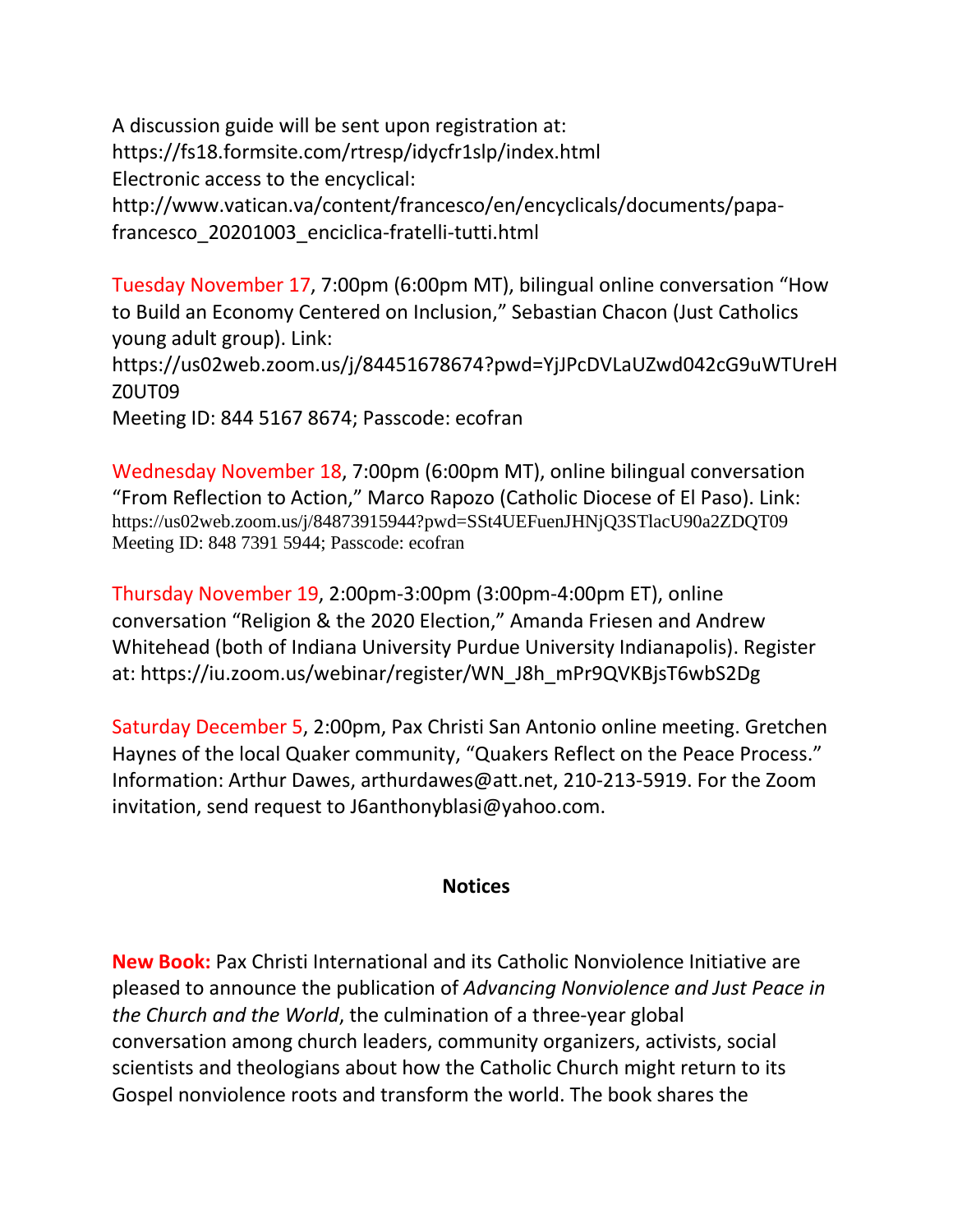experiences of on-the-ground nonviolent interventions, explores the scriptural, theological and historical foundations of nonviolence, reviews the most current social science on how nonviolence has been effectively employed, and outlines a vision for how the Church might embrace active nonviolence into every aspect of its life. Order at: [https://www.fast-print.net/bookshop/2299/advancing](https://www.fast-print.net/bookshop/2299/advancing-nonviolence-and-just-peace)[nonviolence-and-just-peace](https://www.fast-print.net/bookshop/2299/advancing-nonviolence-and-just-peace)

**Online Resource for families or small groups:** If you're needing some social interaction with depth, more than just listening to zoom webinars, longing for the social time that used to happen before and after Mass, consider using the *Maryknoll Weekly Reflection Guides*. Gather as family or small group and use these guides in Facetime, Skype, Zoom etc. This an easy online structure with prayer, an introductory theme, a link to the Sunday Readings and some reflection questions to guide group conversation. Using the SeeJudgeAct methodology, you will be led as a group to consider where, in light of the shared reflection, the Spirit is calling you this week. The Global Solidarity charism of the Maryknoll family will feed you spiritually for these challenging times. Find the Guides in both Spanish and English at:

<https://mission.maryknoll.us/reflection-guides-ordinary-time>

# **Second Reading** (1 Thessalonians 4:13-18)

This is the earliest Christian reference to the eschaton, the end of time. Because it is the end of time, and not a continuation of the familiar time we know, whatever can be said in a human language about it is at best metaphorical. What the metaphors try to express is hope: "but we do not want you to be mistaken, brothers and sisters, about those fallen asleep, lest you be distressed too as the survivors who have no hope" (1 Thess 4:13). Evidently some among the Thessalonians had died, perhaps from persecution.

"For if we believe that Jesus died and rose up, so also will God on account of Jesus, take those fallen asleep with him" (1 Thess 4:14). Whatever is hoped for at death has for the Christian the precedent of what Jesus had at death. Those who had fallen will not be neglected at the end of time. Then in Paul's letter we come to a transition to a different kind of discourse, an awareness. It is like a curtain rising for the beginning of a play: Paul repeats a saying in early Christian oral tradition: "That at the command, at the voice of an archangel, and at God's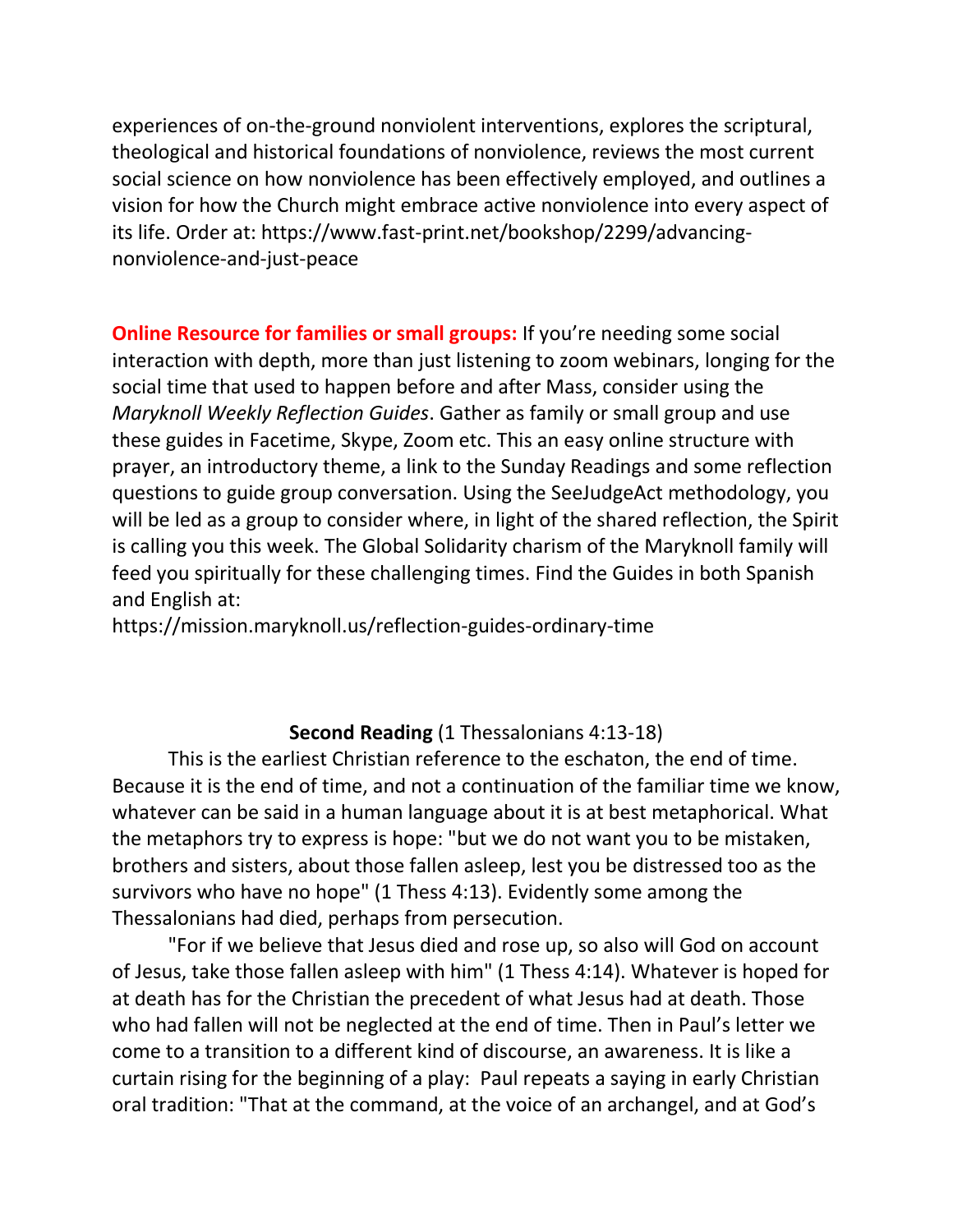trumpet call, the Lord himself will come down from heaven, and the dead will rise with the Messiah first; then we living survivors will be swept up together with them in clouds into an encounter of the Lord in air; and thus we will be with the Lord always" (1 Thess 4:16-17). The action moves from description to command; the discourse shifts from that of humanity to the archangelic. The "trumpet" follows—actually the Jewish shofar that begins moments of prayer, mentioned in Exodus 19:16 and 19 as part of a great theophany. All this is a transition to a different reality; a philosopher might refer to the model of "multiple realities."

Command: God wills it. Voice: we are not inferring a sound in the usual sense here—voice of an archangel. God's trumpet or shofar: not even human ritual but God's. The encounter of the divine, the person of Jesus, the rising dead, the survivors: presence of the divine and the ordinary, not as objects to one another but in a fusional transcendence beyond the sphere of objects.

#### **Third Reading**

"Then the kingdom of heaven may be likened to ten maidens, who taking their lamps go in to meet the bridegroom." The marriage custom was for a bridegroom to visit the home of the bride's father and to bring the bride back with him. The parable has five of the maidens who brought extra oil for their lamps when they held vigil in the bridegroom's home and five who did not bring enough oil and were away buying more when the bridegroom belatedly returned and the celebration could begin. The "foolish" five were unable to get in and celebrate when they arrived afterwards with their oil.

The parable contrasts the five sensible maidens with the five foolish. All ten were to have lamps for light. Such lamps, even in our own day, symbolize wisdom and learnedness. Being supplied with enough oil for the lamps obviously refers to being ready to shed light, apply wisdom. Oil is a multi-themed symbol, calling to mind both the Holy Spirit and being anointed for personal calls and mission.

It is notable today that for some people facts do not matter when it comes to making decisions about public policy. There are people who are more impressed with the forcefulness with which claims are asserted than with carefully assembled evidence. This is particularly true with questions about such ecological phenomena as climate change and the effects of fracking. The parable favors wisdom over spin, light over noise. The symbolism in general calls upon us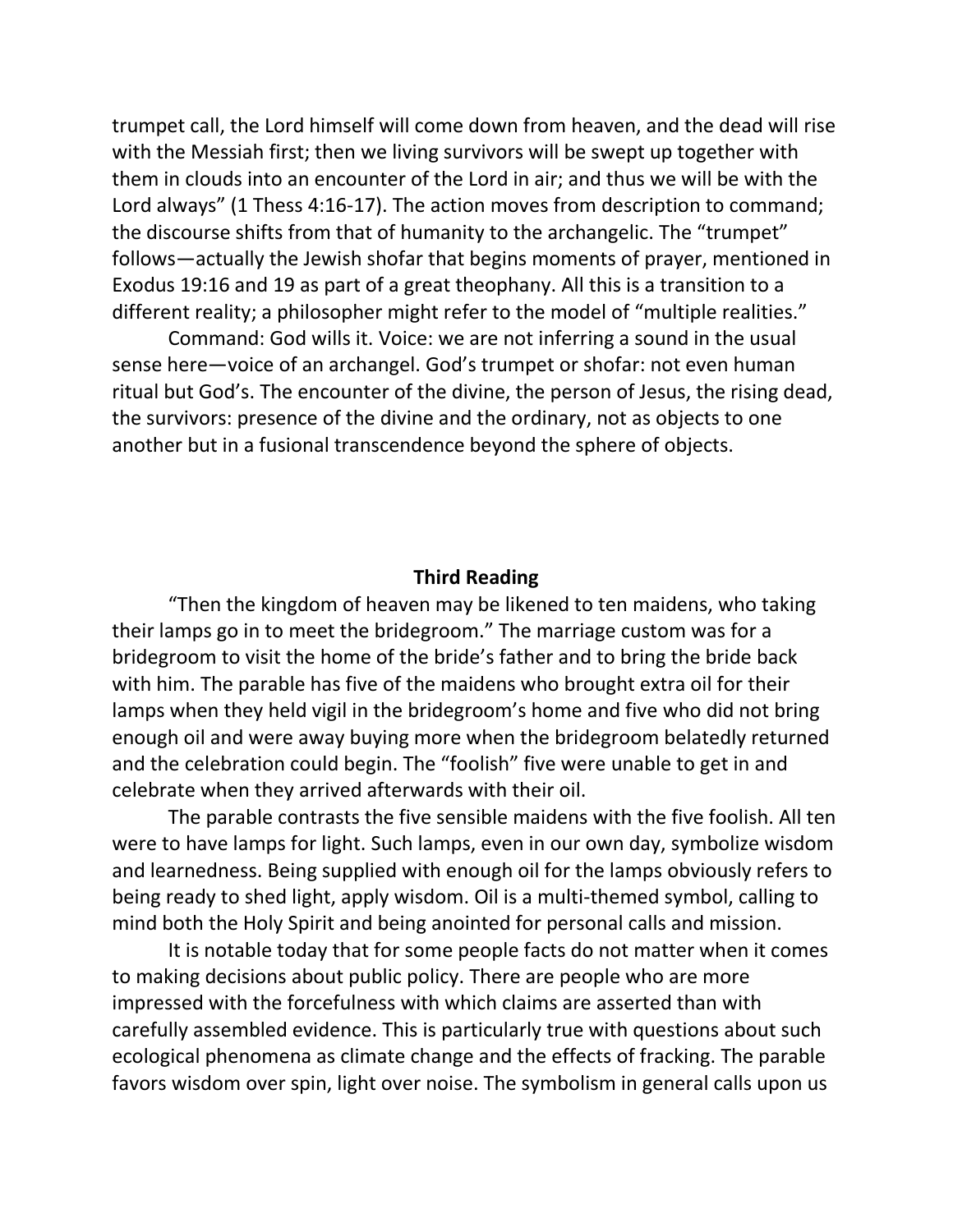to use our skills and opportunities open to us rather than simply pray for a magical intervention from God.

#### **Poem**

### *We Metaphors*

The rabbi called himself a son of humanity and gave out metaphors for himself and us: A mother hen and her chicks that we look out for the weak. A gate that opens to all. Bread that we nourish ourselves. Wine that we in-spirit and inspire. Shepherds who give their lives. He showed us how heaven happens among us.

Tom Keene and the Muse

# **Injustice, inequity lie at the heart of the U.S. failure to engage on climate change**

By Heather Navarro Former Executive Director of Missouri Coalition for the Environment

# [October 22, 2020](https://paxchristiusa.org/2020/10/22/injustice-inequity-lie-at-the-heart-of-the-u-s-failure-to-engage-on-climate-change/) [paxchristiusa](https://paxchristiusa.org/author/paxchristiusa/)

It can be difficult to wrap our minds around all of the ways a changing climate touches us and the scope of action that is needed to protect people and our planet. Polar bears on melting glaciers was the rallying cry when I was in college. Then it was the news of island nations slowly being swallowed by the sea. Today, we watch wildfires rage and hurricanes trample the coast, and the science tells us time and time again that these tragedies are connected to climate change.

Here, where I write from St. Louis, landlocked in the middle of the country where there are no polar bears (save for the few at the zoo), no fear of hurricanes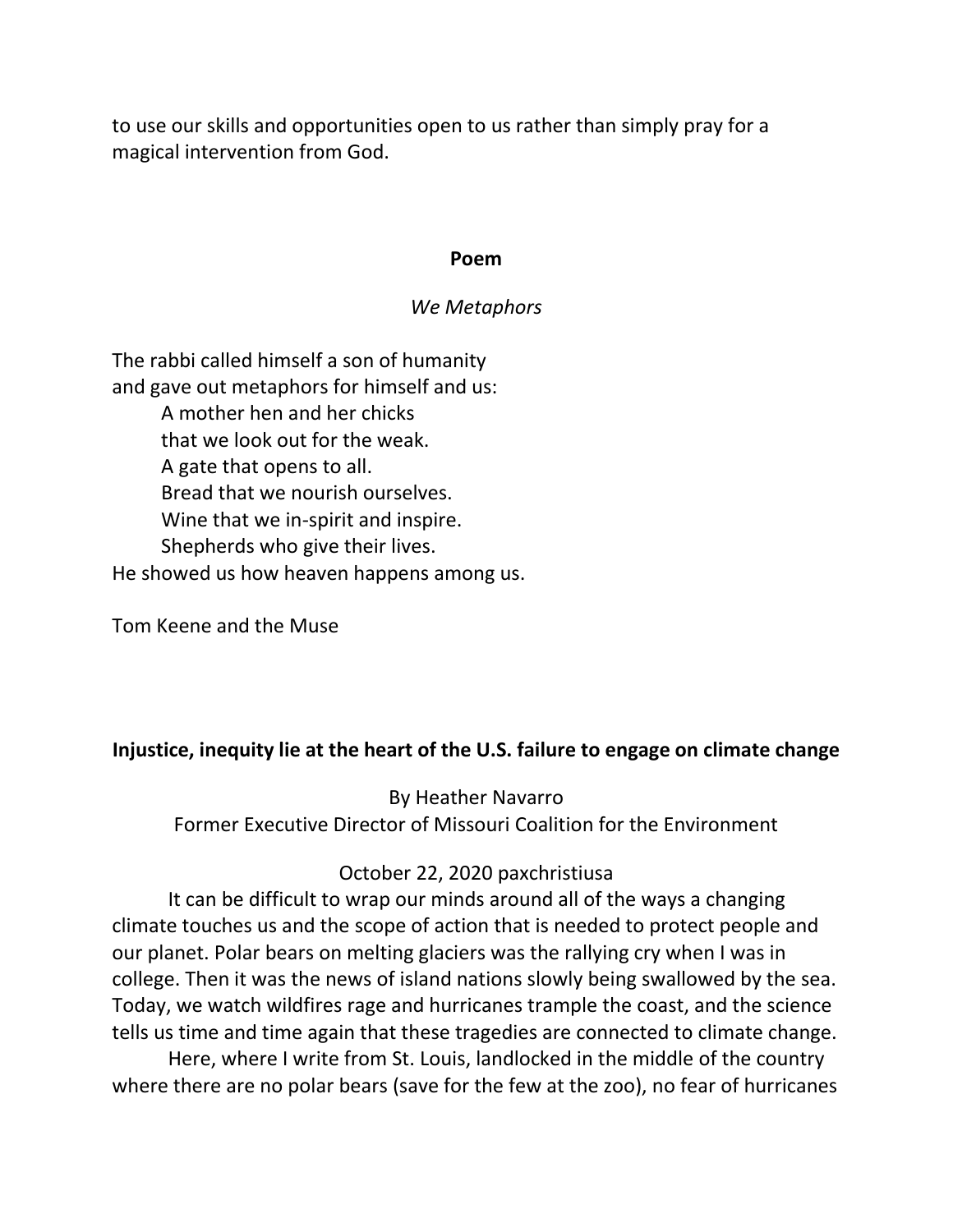or wildfires, climate change is nevertheless altering our daily lives and threatening human life. And no matter what we do about it on a city, county, or even state level, it won't be enough. We need national leadership.



While the big events capture headlines, it's easy to forget that for every day the temperature hovers around 100 degrees, more people are hospitalized because they can't breathe or they can't afford air conditioning. For every day the growing season is interrupted by flooding, spring freezing, or increased pests, we lose part of our food supply. Although flooding is common and natural in many parts of the nation, we are experiencing devastating floods in what should be dry times and in much greater frequencies and intensities. The people most affected are those who can't afford to move to higher ground or pay higher utility and food prices.

As the climate changes, the very foundations of our societies start to tremble and crack. We can't grow the crops we've been growing for centuries; our utility bills now take up more of our monthly budget; and our infrastructure, built to withstand certain amounts of rainfall or snow, needs to be re-planned and rebuilt.

All of these efforts require immediate action AND long-term planning. We need leadership that understands the decades of science and study that tell us what is causing climate change and who is most at risk. This means leadership who will take bold action to reduce the greenhouse gases that are warming our planet and protect the housing and health of people most affected.

This crisis was not caused by one country and cannot be solved by one. The United States, as the largest emitter of greenhouse gases per capita, must engage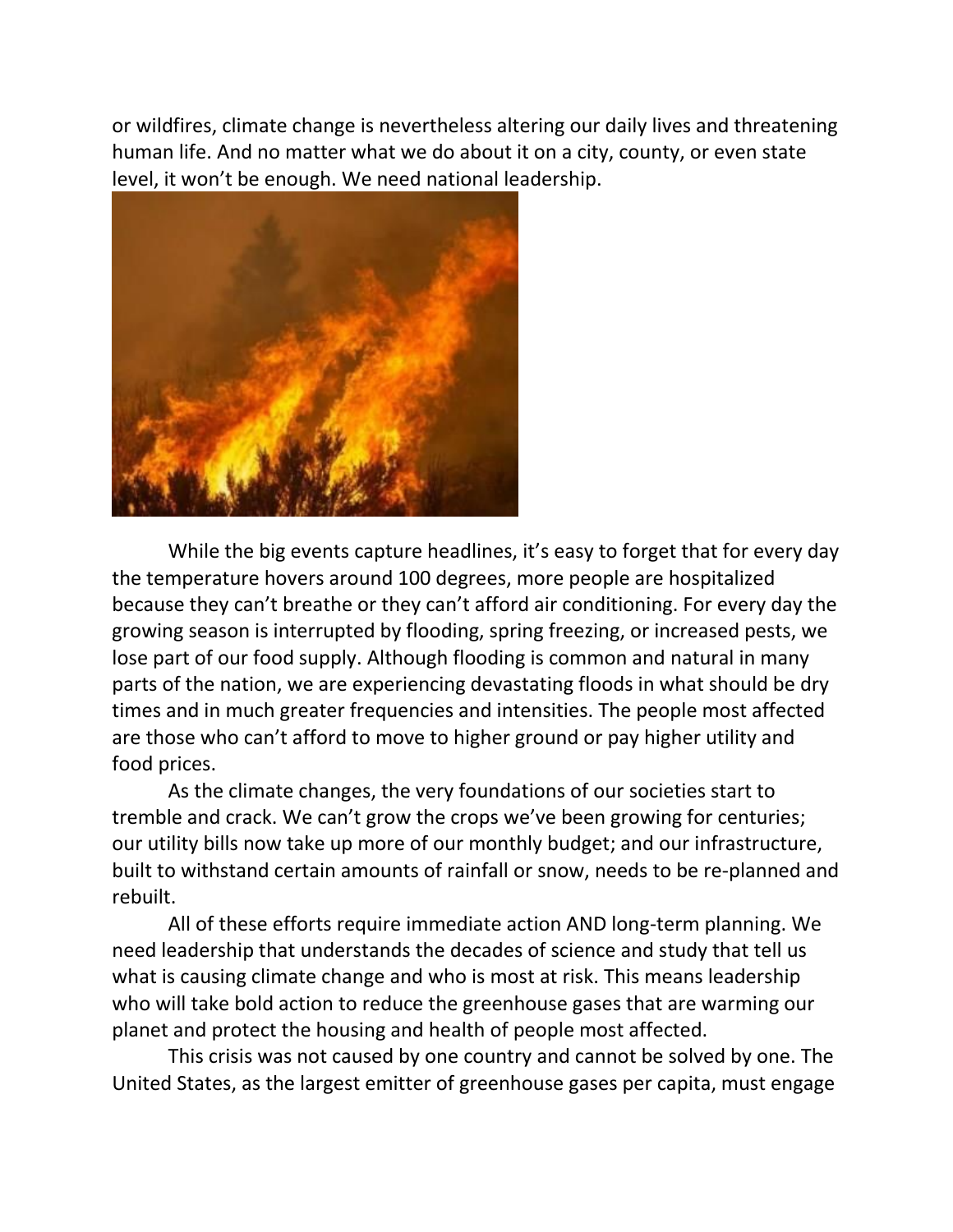and collaborate with other world leaders to protect current and future generations from the worst effects of climate change.

Adapting to these changes requires resilience — and therein lies the great injustice of climate change. The more financial and political power one has, the more resilient they are in the face of climate change. If you can move out of the floodplain to higher ground, purchase an electric vehicle, access health care and insurance to handle an extended allergy season, or escape the sweltering heat of the city to get fresh air and rest to lower your heart rate, ease your mind, and nurture your body and spirit, you can adapt to climate change. Millions of people around the world have already been affected by climate change, losing their homes, their neighborhoods, their livelihood, and even their lives. The delay in action itself is an injustice. Black, Indigenous, and People of Color suffer disproportionately from climate change and those in power have been able to avoid or adapt to the changes while leaving others to suffer. We can't wait any longer for action.

There are things we can do to transition away from fossil fuels that are causing climate change while providing quality jobs, making energy more affordable, and ensuring that everyone has access to healthy food. Climate action must focus on those already suffering and prioritize those most at-risk and least able to adapt. The leadership we choose in November matters to all of us, no matter whether we live on the coast or in the middle of the country. The choices made in the next four years will stay with us for the next 40 and beyond.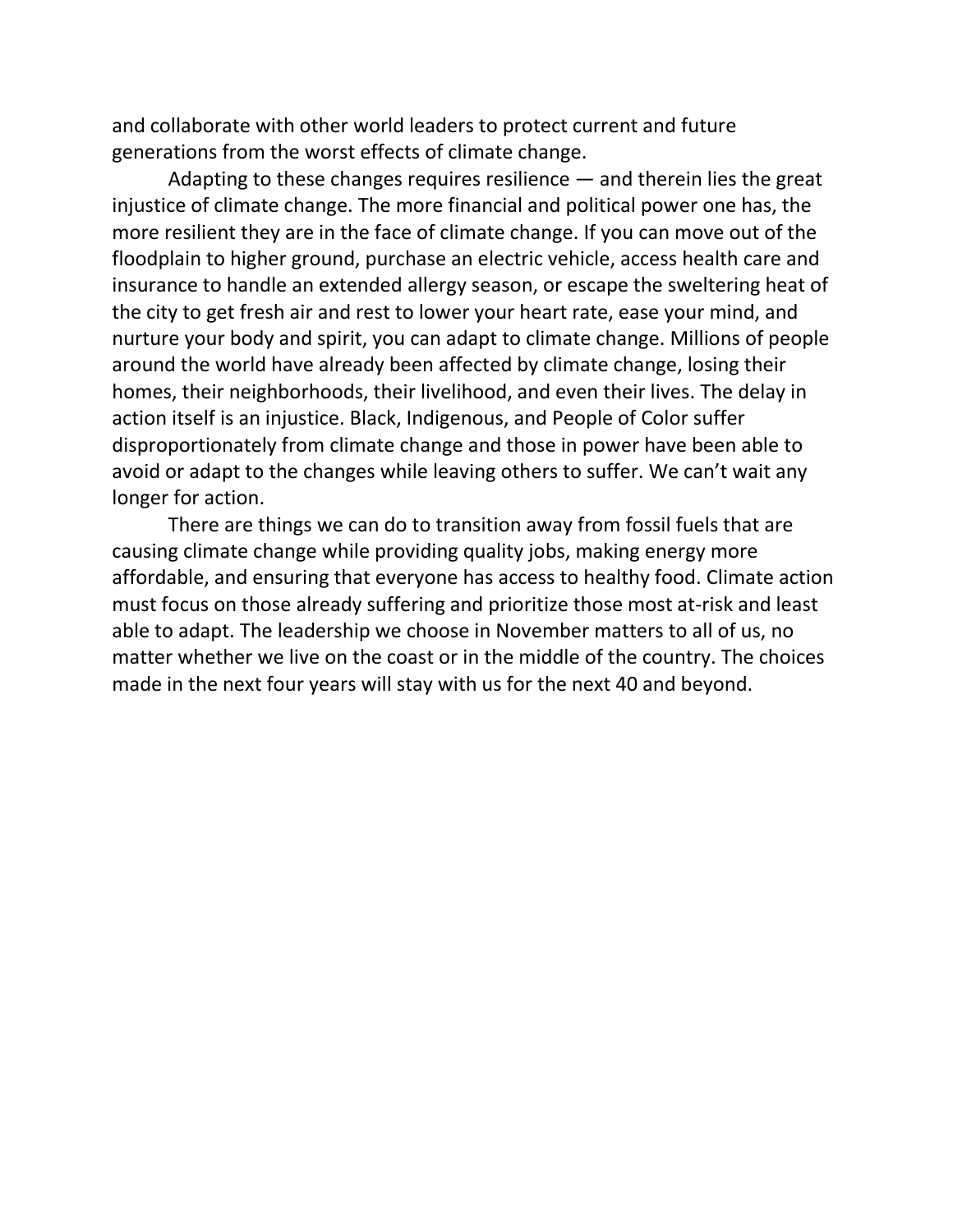# **Listen to Your Conscience, Not the Bishop or Pope, Texas Nun Urges Voters**

By [Bekah McNeel](https://sojo.net/biography/bekah-mcneel)<sup>1</sup> Oct 27, 2020



[From *Sojourners* Magazine}

As political groups across the country make their last appeals to Christian voters, often pointing to a narrow set of issues, Sister Jane Ann Slater, chancellor of the Catholic Archdiocese of San Antonio, wants the people of faith to think more broadly — looking at the total of what a candidate or ballot proposition brings to the community.

"You look at the breadth of issues under the umbrella of common good and quality of life," she said. A pandemic and time of deep division calls for communities, including people of faith, to act, Slater said: "It's a providential moment."

 $\overline{a}$ 

 $1$  Bekah McNeel is a freelance journalist living in San Antonio, Texas. She reports on education, immigration, and inequity.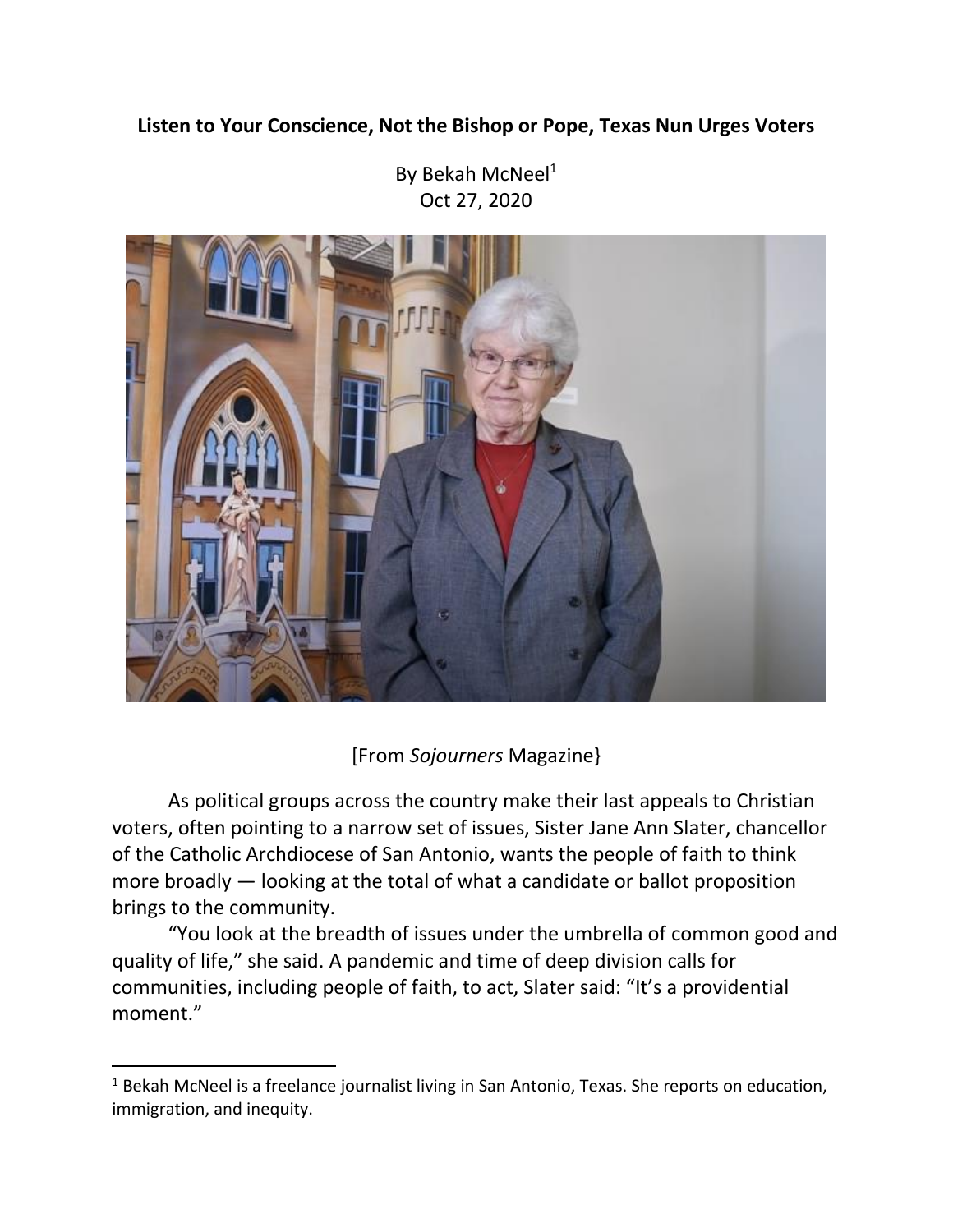In San Antonio, one ballot proposition asks voters to consider rerouting an existing tax to those most in need by providing job training for the most indemand middle-class jobs in the city, as well as the wraparound services needed to support the process.

The workforce development initiative, known as "Proposition B," is as much about helping those hit hardest by COVID-19 as it is about the moral imperative to stabilize the quickly gentrifying city, argues Slater.

Getting the initiative on the ballot and campaigning for it has been a political process that some in the faith community are uncomfortable engaging, Slater acknowledged. But she sees government as a major influence in "the common good."

### **Allied for the 'common good'**

For years Slater has been working with C.O.P.S./Metro, an alliance of community organizations that started with coalitions of local churches and grew over time to include labor unions and other activists to organize on immigration and living wage campaigns. The coalition powerfully campaigned for educational and economic opportunities for low-income San Antonians, winning victories throughout the 1990s and instituting programs that continue to bear fruit today, including Project QUEST, the program on which Proposition B is modeled.

A belief in a "fabric of life" has compelled people of faith, like Slater, to stay involved, even when the groups they worked alongside had other interests that would be out of line with Church teachings. Recently the group has undertaken a new challenge in a traditionally working class city: helping families stay in their homes as rents rise quickly in San Antonio.

When the pandemic hit, the Archdiocese of San Antonio quickly worked with C.O.P.S./Metro to ensure the city directed millions of dollars in COVID-19 relief funds toward housing security, but Slater said charity isn't enough for the long term. That's where Proposition B comes in.

C.O.P.S./Metro worked with the local community college district and employers to assure that the kind of training the new program provides will make participants eligible for jobs that already exist with room for salary growth. **The road to November**

Getting the initiative on the ballot was just the first hurdle. Like with many other initiatives across the country, poor wording or misinformation can lead to voter confusion.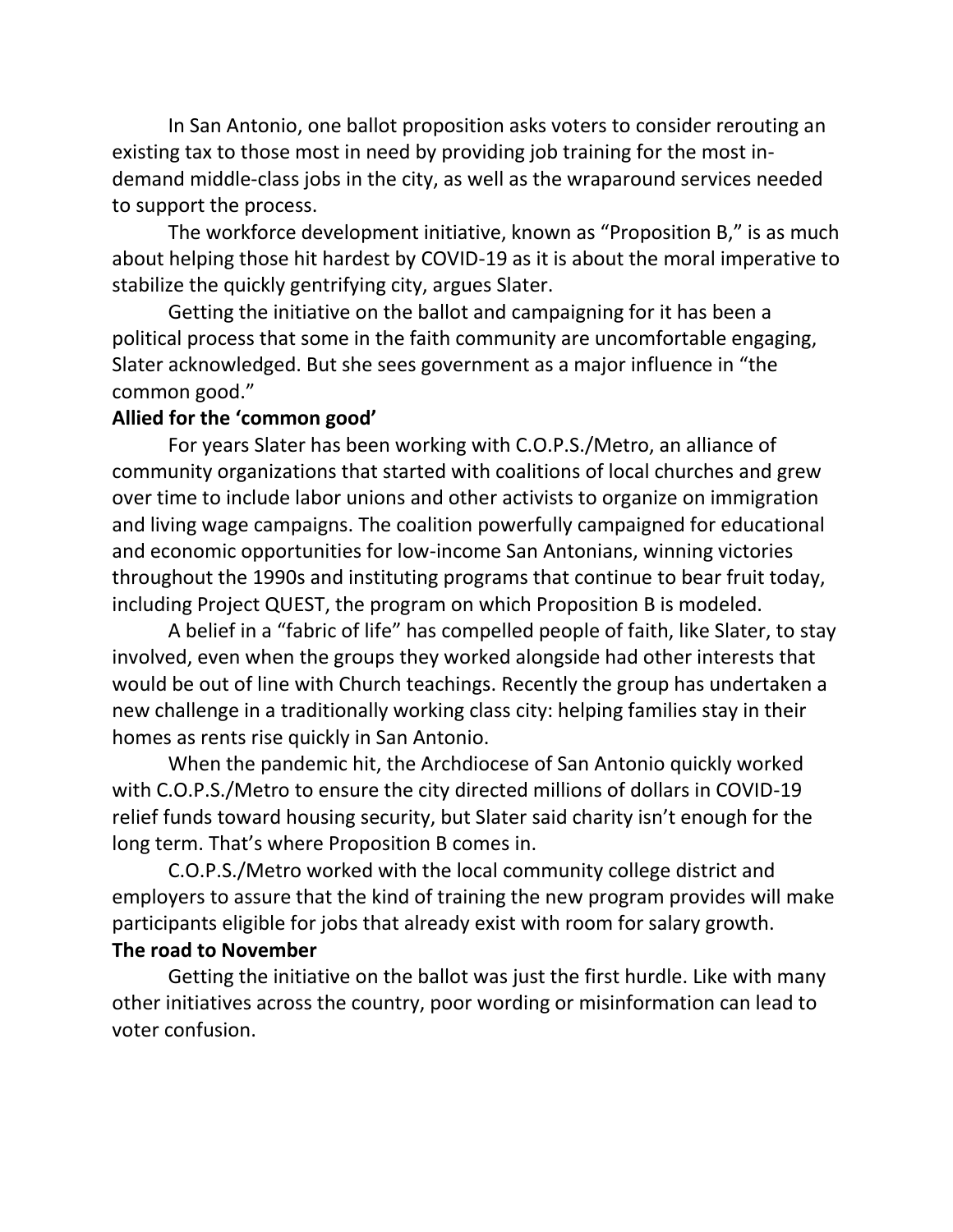When the coalition saw the first draft of Proposition B, C.O.P.S./Metro volunteer Sonia Rodriguez was alarmed. "We read it and we thought 'I wouldn't vote for this,'" she said, "It was gobbledygook."

The wording made it look like a new tax would be levied, which is not the case. They knew voters would have no appetite for new taxes during an economic crisis and the misunderstanding would likely kill the proposition.

Rodriguez and other volunteers spent the entire day with county elections officials, city council members, and the city attorney getting the language changed to something more clear and accurate.

"Fairness comes with clarity," Rodriguez said.

They've also been trying to get word out to voters that the program Proposition B aims to replace, a popular aquifer protection program, will be funded by another revenue stream. Protecting environmental resources, especially clean water, is not a trade off C.O.P.S./Metro is asking people to make.

Again, Slater said, the goal of conscientious voting should be doing the most good where it is most needed, not pitting components of the common good against one another.

#### **The road to November**

Getting the initiative on the ballot was just the first hurdle. Like with many other initiatives across the country, poor wording or misinformation can lead to voter confusion.

When the coalition saw the first draft of Proposition B, C.O.P.S./Metro volunteer Sonia Rodriguez was alarmed. "We read it and we thought 'I wouldn't vote for this,'" she said, "It was gobbledygook."

The wording made it look like a new tax would be levied, which is not the case. They knew voters would have no appetite for new taxes during an economic crisis and the misunderstanding would likely kill the proposition.

Rodriguez and other volunteers spent the entire day with county elections officials, city council members, and the city attorney getting the language changed to something more clear and accurate.

"Fairness comes with clarity," Rodriguez said.

They've also been trying to get word out to voters that the program Proposition B aims to replace, a popular aquifer protection program, will be funded by another revenue stream. Protecting environmental resources, especially clean water, is not a trade off C.O.P.S./Metro is asking people to make.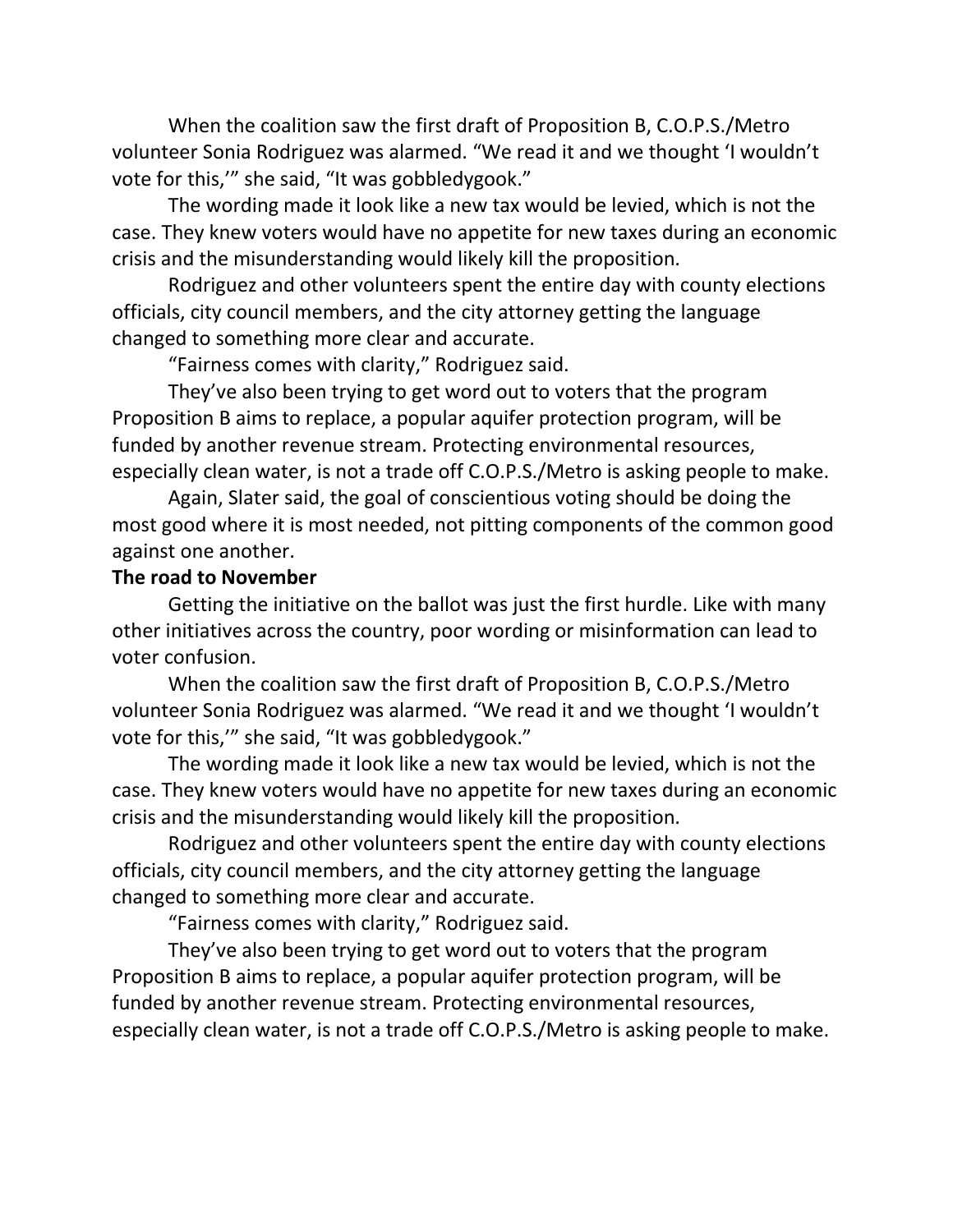Again, Slater said, the goal of conscientious voting should be doing the most good where it is most needed, not pitting components of the common good against one another.

#### **Now, vote!**

The final hurdle, Slater said, is turning people out to vote. The pandemic has not dampened voter turnout in the contentious presidential election. Lines wrapped around polling places in the extended early voting period. Still, Slater hopes that people will think beyond partisan politics, or single issues at the top and bottom of the ballot.

As people of faith, particularly Catholics, approach the ballot box, she reminds them to follow the leading of their own spirit, as encouraged by the Catholic Church for the past two centuries, and clearly [reiterated by Pope](https://www.ncronline.org/news/vatican/francis-tells-us-catholics-vote-their-conscience-november-election)  [Francis](https://www.ncronline.org/news/vatican/francis-tells-us-catholics-vote-their-conscience-november-election) in  $2016.<sup>2</sup>$ 

"You don't listen to your bishop. You don't listen to the pope. You don't listen to the church as an institution," Slater said, "You vote your conscience and no one can tell you you were wrong … well, they can, but you don't have to listen."

#### **Links**

Pax Christi International <http://www.paxchristi.net/>

Pax Christi U.S.A. [http://www.paxchristiusa.org](http://www.paxchristiusa.org/)

Pax Christi Texas [http://www.paxchristitexas.org](http://www.paxchristitexas.org/)

 $\overline{a}$ 

<sup>2</sup> https://www.ncronline.org/news/vatican/francis-tells-us-catholics-vote-their-consciencenovember-election